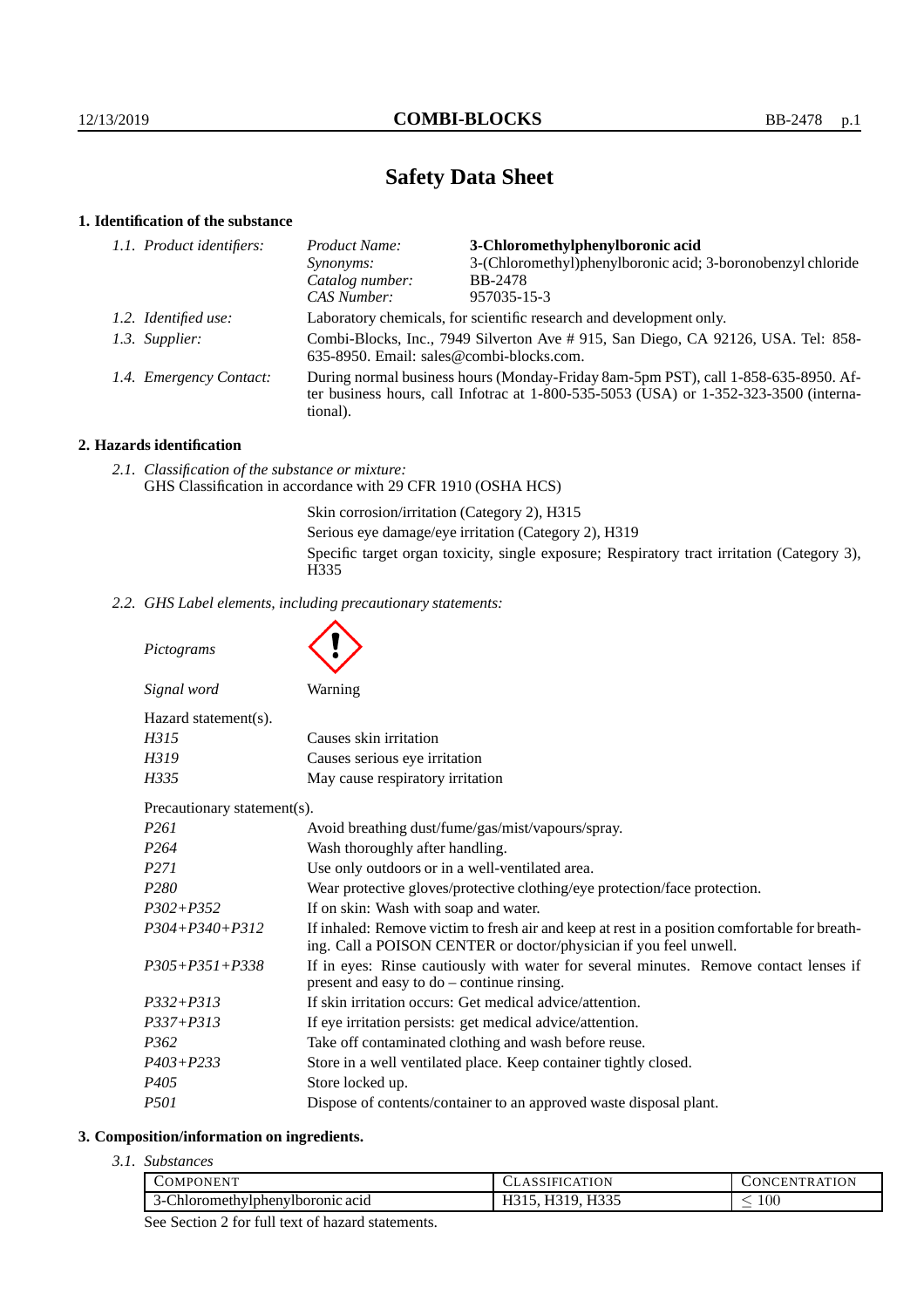## **4. First aid measures**

*4.1. Description of first aid measures.*

| General advice:          | Consult a physician. Show this safety data sheet to the doctor in attendance. Move out of<br>dangerous area.                                         |
|--------------------------|------------------------------------------------------------------------------------------------------------------------------------------------------|
| If inhaled:              | Remove victim to fresh air and keep at rest in a position comfortable for breathing. Call a<br>POISON CENTER or doctor/physician if you feel unwell. |
| In case of skin contact: | Wash with soap and water.                                                                                                                            |
| In case of eve contact:  | Rinse cautiously with water for several minutes. Remove contact lenses if present and<br>easy to $do$ – continue rinsing.                            |
| If swallowed:            | Wash out mouth with copious amounts of water for at least 15 minutes. Seek medical<br>attention.                                                     |

- *4.2. Most important symptoms and effects, both acute and delayed:* See Section 2.2 and/or in Section 11.
- *4.3. Indication of any immediate medical attention and special treatment needed:* No data.

#### **5. Fire fighting measures**

- *5.1. Extinguishing media:* Use dry sand, dry chemical or alcohol-resistant foam for extinction.
- *5.2. Special hazards arising from the substance or mixture:* Carbon monoxide, hydrogen chloride.
- *5.3. Advice for firefighters:* Wear self-contained breathing apparatus for firefighting if necessary.
- *5.4. Further information:* No data available.

#### **6. Accidental release measures**

- *6.1. Personal precautions, protective equipment and emergency procedures:* Ensure adequate ventilation. Use personal protective equipment.
- *6.2. Environmental precautions:* Should not be released into the environment. See Section 12 for additional ecological information.
- *6.3. Methods and materials for containment and cleaning up:* Sweep up or vacuum up spillage and collect in suitable container for disposal.
- *6.4. Reference to other sections:* Refer to protective measures listed in Sections 8 and 13.

### **7. Handling and storage**

- *7.1. Precautions for safe handling:* Avoid contact with skin and eyes. Avoid inhalation of vapour or mist. Keep away from sources of ignition - No smoking. Take measures to prevent the build up of electrostatic charge. For precautions see section 2.2.
- *7.2. Conditions for safe storage, including any incompatibilities:* Store refrigerated. Keep container tightly closed in a dry and well-ventilated place. Containers which are opened must be carefully resealed and kept upright to prevent leakage.
- *7.3. Specific end use(s):* Laboratory chemicals, for scientific research and development only.

### **8. Exposure Controls / Personal protection**

*8.1. Control parameters:*

*Components with workplace control parameters:* Contains no substances with occupational exposure limit values.

*8.2. Exposure controls:*

*Appropriate engineering controls:* Ensure that eyewash stations and safety showers are close to the workstation location. Ensure adequate ventilation, especially in confined areas. Use only under a chemical fume hood.

*Personal protective equipment:*

| Eye/face protection: | Wear appropriate protective eyeglasses or chemical safety goggles as described by OSHA's<br>eye and face protection regulations in 29 CFR 1910.133 or European Standard EN166.                                                                                                                                         |
|----------------------|------------------------------------------------------------------------------------------------------------------------------------------------------------------------------------------------------------------------------------------------------------------------------------------------------------------------|
| Skin protection:     | Handle with gloves. Gloves must be inspected prior to use. Use proper glove removal<br>technique (without touching glove's outer surface) to avoid skin contact with this product.<br>Dispose of contaminated gloves after use in accordance with applicable laws and good<br>laboratory practices. Wash and dry hands |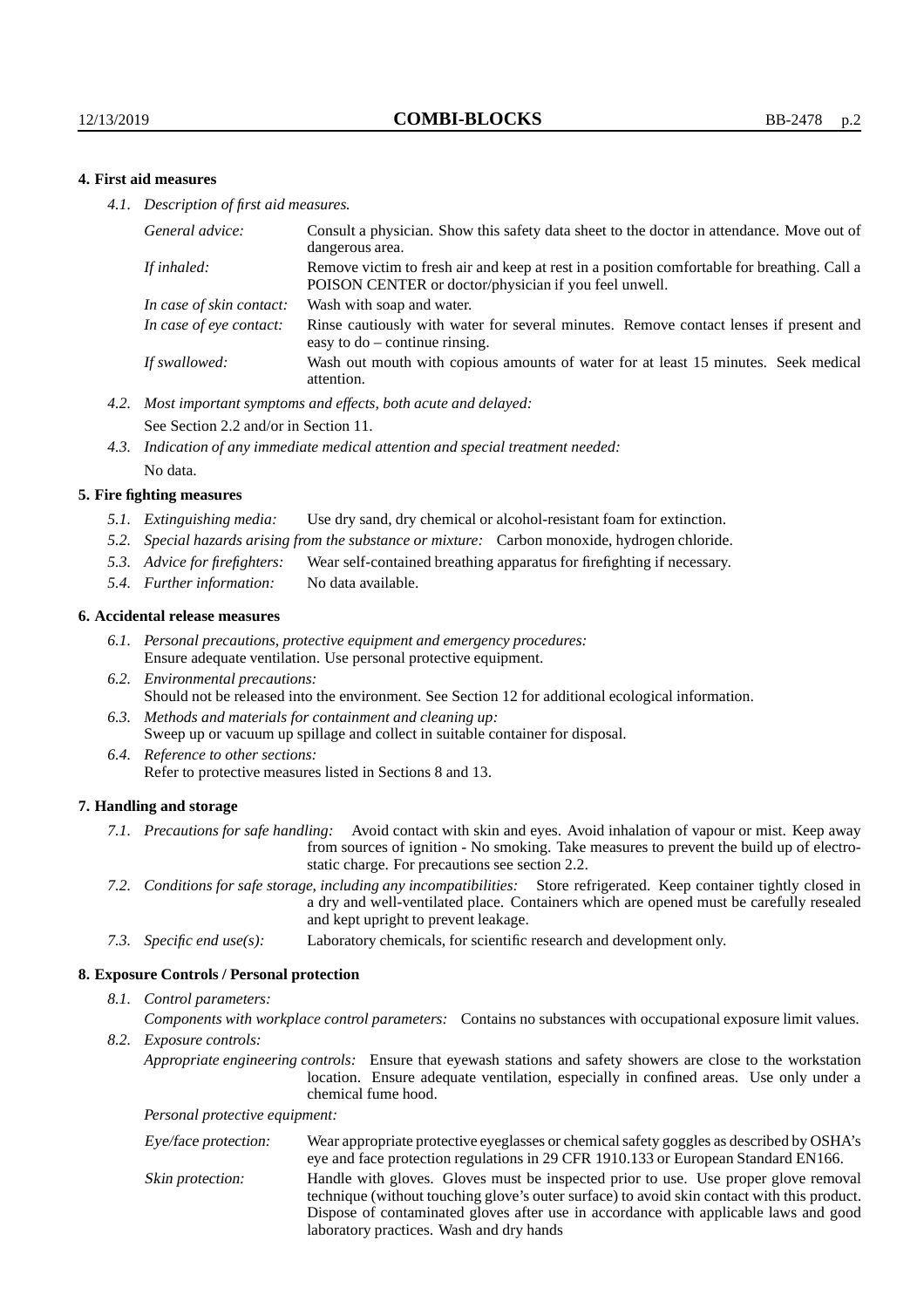| <b>Body Protection:</b> |         | Complete suit protecting against chemicals, Flame retardant antistatic protective clothing.                       |
|-------------------------|---------|-------------------------------------------------------------------------------------------------------------------|
|                         |         | The type of protective equipment must be selected according to the concentration and                              |
|                         |         | amount of the dangerous substance at the specific workplace.                                                      |
| Respiratory protection: |         | No protective equipment is needed under normal use conditions.                                                    |
|                         |         | Control of environmental exposure: Prevent further leakage or spillage if safe to do so. Do not let product enter |
|                         | drains. |                                                                                                                   |

## **9. Physical and chemical properties**

*9.1. Information on basic physical and chemical properties*

| (a)      | Appearance:                                   | Solid    |
|----------|-----------------------------------------------|----------|
| (b)      | Odour:                                        | No data  |
| (c)      | Odour Threshold:                              | No data  |
| (d)      | pH:                                           | No data  |
| (e)      | Melting point/freezing point:                 | No date. |
| (f)      | Initial boiling point and boiling range:      | No data  |
| (g)      | Flash point:                                  | No data  |
| (h)      | Evaporatoin rate:                             | No data  |
| (i)      | Flammability (solid, gas):                    | No data  |
| (j)      | Upper/lower flammability or explosive limits: | No data  |
| $\rm(k)$ | Vapour pressure:                              | No data  |
| (1)      | Vapour density:                               | No data  |
| (m)      | Relative density:                             | No data  |
| (n)      | Water solubility:                             | No data  |
| $\circ$  | Partition coefficient: n-octanol/water:       | No data  |
| (p)      | Auto-ignition:                                | No data  |
| (q)      | Decomposition temperature:                    | No data  |
| (r)      | Viscosity:                                    | No data  |
| (s)      | Explosive properties:                         | No data  |
| (t)      | Oxidizing properties:                         | No data  |

*9.2. Other safety information:*

| Formula          | $C_7H_8BCIO_2$ |
|------------------|----------------|
| Molecular weight | 170.4          |
| CAS Number       | 957035-15-3    |

## **10. Stability and reactivity**

- *10.1. Reactivity* No data
- *10.2. Chemical stability* Stable under recommended storage conditions.
- *10.3. Possibility of hazardous reactions* No data
- *10.4. Conditions to avoid*
- *10.5. Incompatible material* No data.
- *10.6. Hazardous decomposition products:*

Hazardous decomposition products formed under fire conditions: Carbon monoxide, hydrogen chloride. Other decomposition products: No data In the event of fire: See Section 5.

## **11. Toxicological information**

*11.1 Information on toxicological effects*

| Acute toxicity:                    | ,,                                |
|------------------------------------|-----------------------------------|
| Skin irritation/corrosion:         | No data available.                |
| Eye damage/irritation:             | Causes serious eye irritation.    |
| Respiratory or skin sensitization: | May cause respiratory irritation. |
| Germ cell mutagenicity:            | No data available.                |
| Carcinogenicity:                   | No data available.                |
| Reproductive toxicity:             | No data available.                |